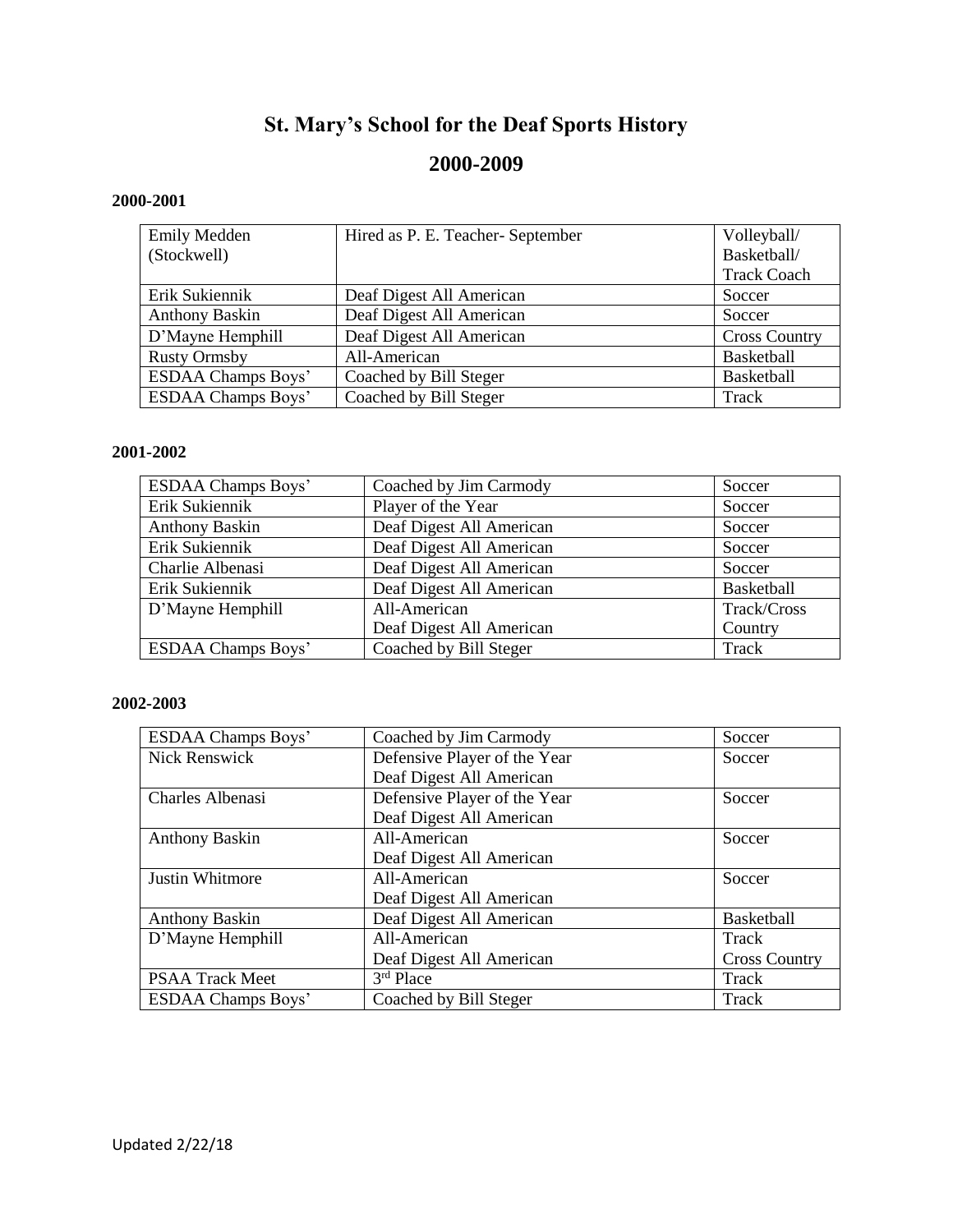# **2003-2004**

| <b>Anthony Baskin</b>     | All-American                   | Soccer            |
|---------------------------|--------------------------------|-------------------|
|                           | Deaf Digest Player of the Year |                   |
| Justin Whitmore           | Deaf Digest All American       | Soccer            |
| National Champs Boys'     | Coached by Jim Carmody         | Soccer            |
| Yanuel Jimenez-Baez       | All-American                   | Soccer            |
|                           | Deaf Digest All American       |                   |
| <b>ESDAA Champs Boys'</b> | Coached by Jim Carmody         | Soccer            |
| Deaf Digest               | Team of the Year               | Soccer            |
| <b>Anthony Baskin</b>     | All-American                   | <b>Basketball</b> |
|                           | Player of year                 | <b>Basketball</b> |
|                           | Deaf Digest All American       |                   |
| Samantha Marguccio        | Deaf Digest All American       | Basketball        |
| <b>Anthony Baskin</b>     | All-American                   | Track             |
| <b>ESDAA Champs Boys'</b> | Coached by Bill Steger         | Track             |

#### **2004-2005**

| David Jedynak             | Deaf Digest All American                      | Soccer     |
|---------------------------|-----------------------------------------------|------------|
| Pratik Kuruvilla          | Deaf Digest All American                      | Soccer     |
| <b>Anthony Baskin</b>     | All-American                                  | Basketball |
| <b>ESDAA Champs Boys'</b> | Coached by Bill Steger                        | Basketball |
| <b>PSAA Track Meet</b>    | 3rd Place                                     | Track      |
| Kevin Milligan            | Inducted into the Greater Buffalo Sports Hall |            |
|                           | Fame                                          |            |

| Bryan Booke                | Hired as P. E. Teacher-August |            |
|----------------------------|-------------------------------|------------|
| David Jedynek              | All-American                  | Soccer     |
|                            | Deaf Digest All American      |            |
| Ryan Modica                | Deaf Digest All American      | Soccer     |
| <b>ESDAA Champs Girls'</b> | Coached by Sue Wantuck        | Volleyball |
| Samantha Marguccio         | Deaf Digest All American      | Volleyball |
| David Jedynek              | All-American                  | Basketball |
|                            | Deaf Digest All American      |            |
| Samantha Marguccio         | Deaf Digest All American      | Basketball |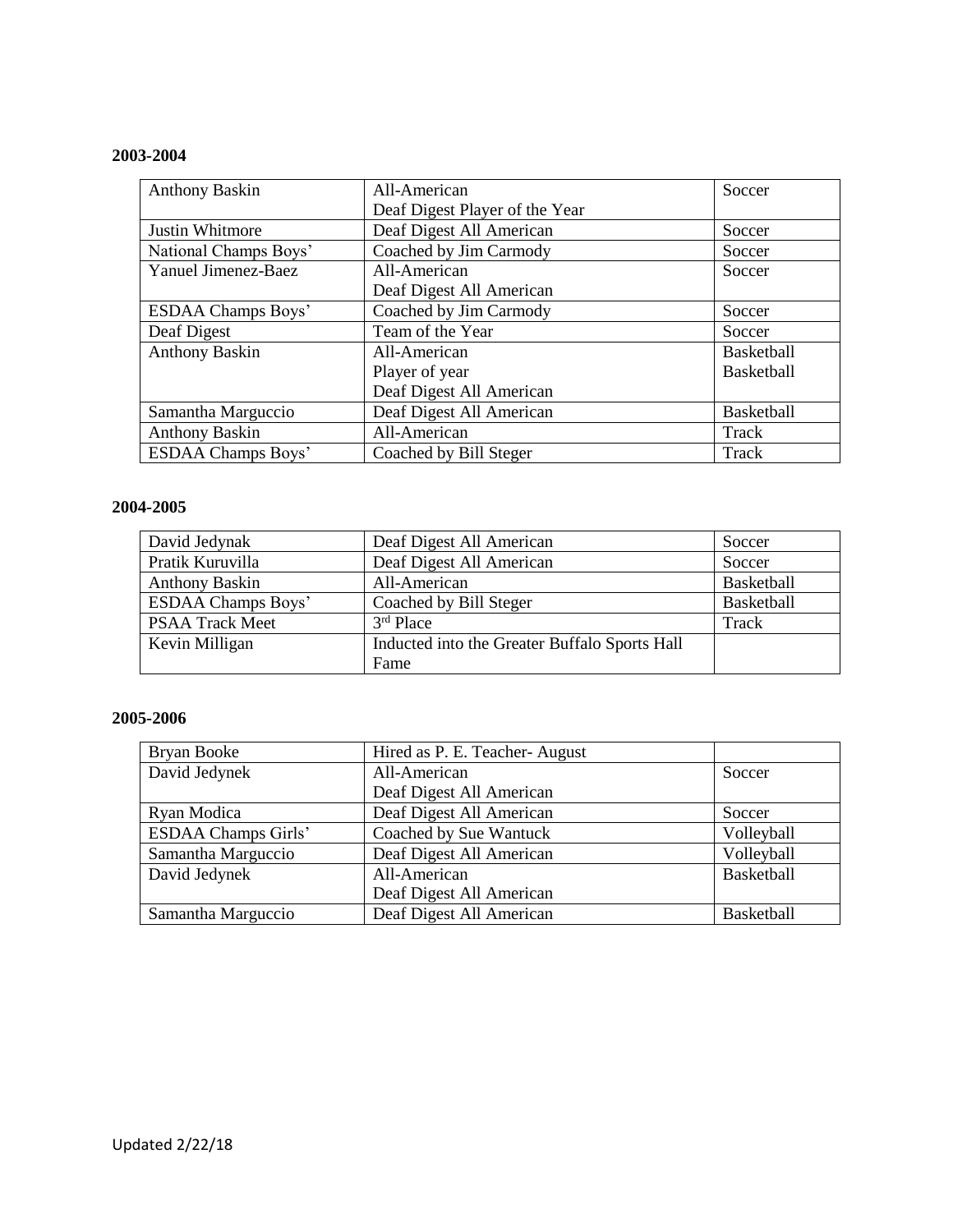## **2006-2007**

| Alisa Bendelewski         | Deaf Digest All American     | Volleyball        |
|---------------------------|------------------------------|-------------------|
| David Wantuck             | Deaf Digest All American     | Soccer            |
| Michael Lumley            | Deaf Digest All American     | Soccer            |
| <b>Steven Flowers</b>     | Deaf Digest All American     | Soccer            |
| Samantha Marguccio        | SMSD All-Time Leading Scorer | <b>Basketball</b> |
| Michael Lumley            | Deaf Digest All American     | Basketball        |
| <b>ESDAA Champs Boys'</b> | Coached by Bill Steger       | Basketball        |
| Alisa Bendelewski         | Deaf Digest All American     | Basketball        |

# **2007-2008**

| NDIAA founded             | <b>SMSD</b> joined National Deaf Interscholastic |                   |
|---------------------------|--------------------------------------------------|-------------------|
|                           | <b>Athletic Association</b>                      |                   |
| <b>ESDAA Champs Boys'</b> | Coached by Jim Carmody                           | Soccer            |
| David Wantuck             | Deaf Digest All American                         | Soccer            |
| <b>Steven Flowers</b>     | Deaf Digest All American                         | Soccer            |
| Alex Dailey               | Deaf Digest All American                         | Soccer            |
| <b>ESDAA Champs Boys'</b> | Coached by Bill Steger                           | Basketball        |
| Alisa Bendelewski         | All-American                                     | <b>Basketball</b> |
|                           | Deaf Digest All American                         |                   |
| Michael Lumley            | All-American                                     | Basketball        |
|                           | Deaf Digest All American                         |                   |
| Alisa Bendelewski         | Deaf Digest All American                         | Basketball        |

| Sandia Nembhard            | $NDIAA - Ranks$ 1 <sup>st</sup>         | Volleyball        |
|----------------------------|-----------------------------------------|-------------------|
|                            | All- American at ESDAA Division II      |                   |
|                            | Won setting competition award at ESDAA  |                   |
|                            | Deaf Digest All American                |                   |
| <b>ESDAA Champs Girls'</b> |                                         | Volleyball        |
| Michael Lumley             | NDIAA All American, Player of the Year  | Soccer            |
| David Wantuck              | NDIAA- All American                     | Soccer            |
|                            | Deaf Digest All American                |                   |
| Michael Lumley             | NDIAA- Player of the Year Division II   | <b>Basketball</b> |
|                            | 1 <sup>st</sup> Team Deaf All American  |                   |
|                            | Deaf Digest Player of the Year          |                   |
|                            | Deaf Digest All American                |                   |
| David Wantuck              | <b>NDIAA Honorable Mention</b>          | <b>Basketball</b> |
|                            | Deaf Digest All American                |                   |
| Chaynna Powell             | <b>NDIAA Honorable Mention</b>          | <b>Basketball</b> |
| <b>Crystle Marion</b>      | NDIAA 3 <sup>rd</sup> Team All American | <b>Basketball</b> |
|                            | Deaf Digest All American                |                   |
| Alisa Bendelewski          | Deaf Digest All American                | <b>Basketball</b> |